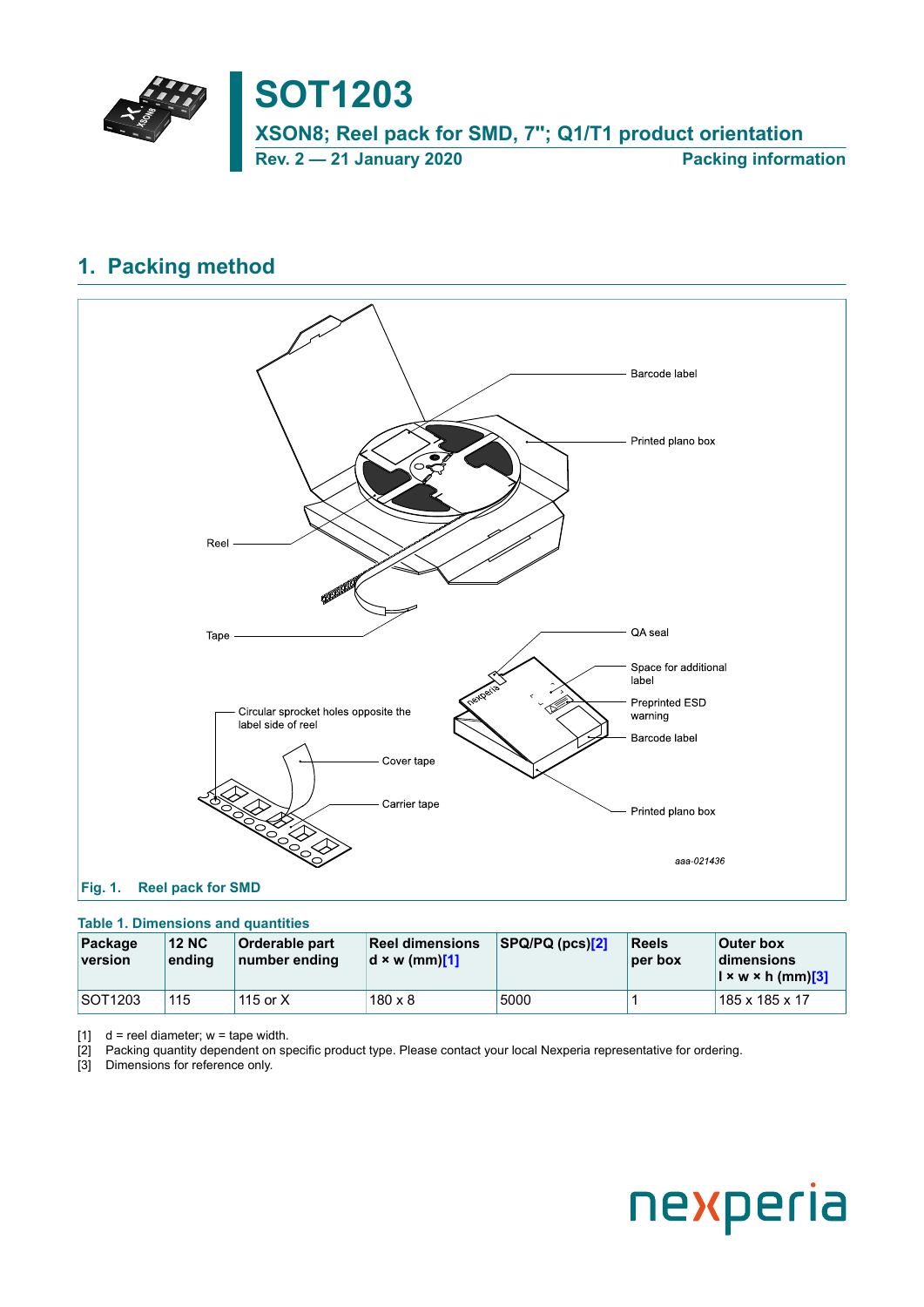# **2. Product orientation**



# **3. Carrier tape dimensions**



#### <span id="page-1-0"></span>**Table 2. Carrier tape dimensions**

*In accordance with IEC 60286-3*

| $A_0$ (mm)      | $B_0$ (mm)      | $ K_0$ (mm)     | $\mathcal{F}(\mathsf{mm})$ | $ P_1$ (mm)    | W(mm)         |
|-----------------|-----------------|-----------------|----------------------------|----------------|---------------|
| $1.17 \pm 0.03$ | $1.52 \pm 0.03$ | $0.47 \pm 0.04$ | $0.25 \pm 0.02$            | $14.0 \pm 0.1$ | $8.0 \pm 0.1$ |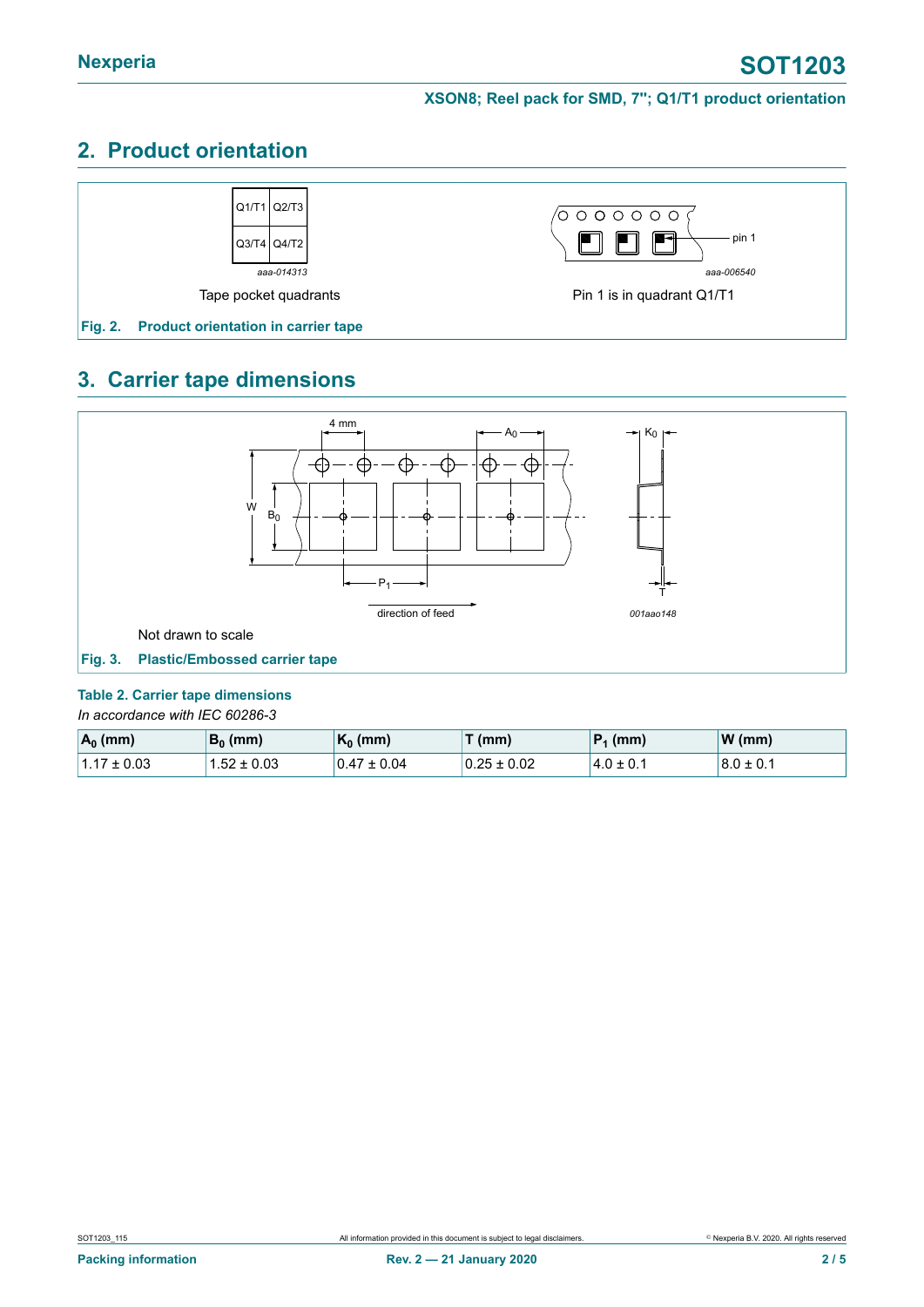## **XSON8; Reel pack for SMD, 7''; Q1/T1 product orientation**

# **4. Reel dimensions**



## <span id="page-2-0"></span>**Table 3. Reel dimensions**

*In accordance with IEC 60286-3*

| $\overline{A}$ [nom]   | $ W2$ [max] | <b>B</b> [min] | $C \text{ [min]}$ | D [min] |
|------------------------|-------------|----------------|-------------------|---------|
| $\mathsf{m}\mathsf{m}$ | (mm)        | (mm)           | (mm)              | (mm)    |
| 180                    | 14.4        | ں. ا           | 12.8              | 20.2    |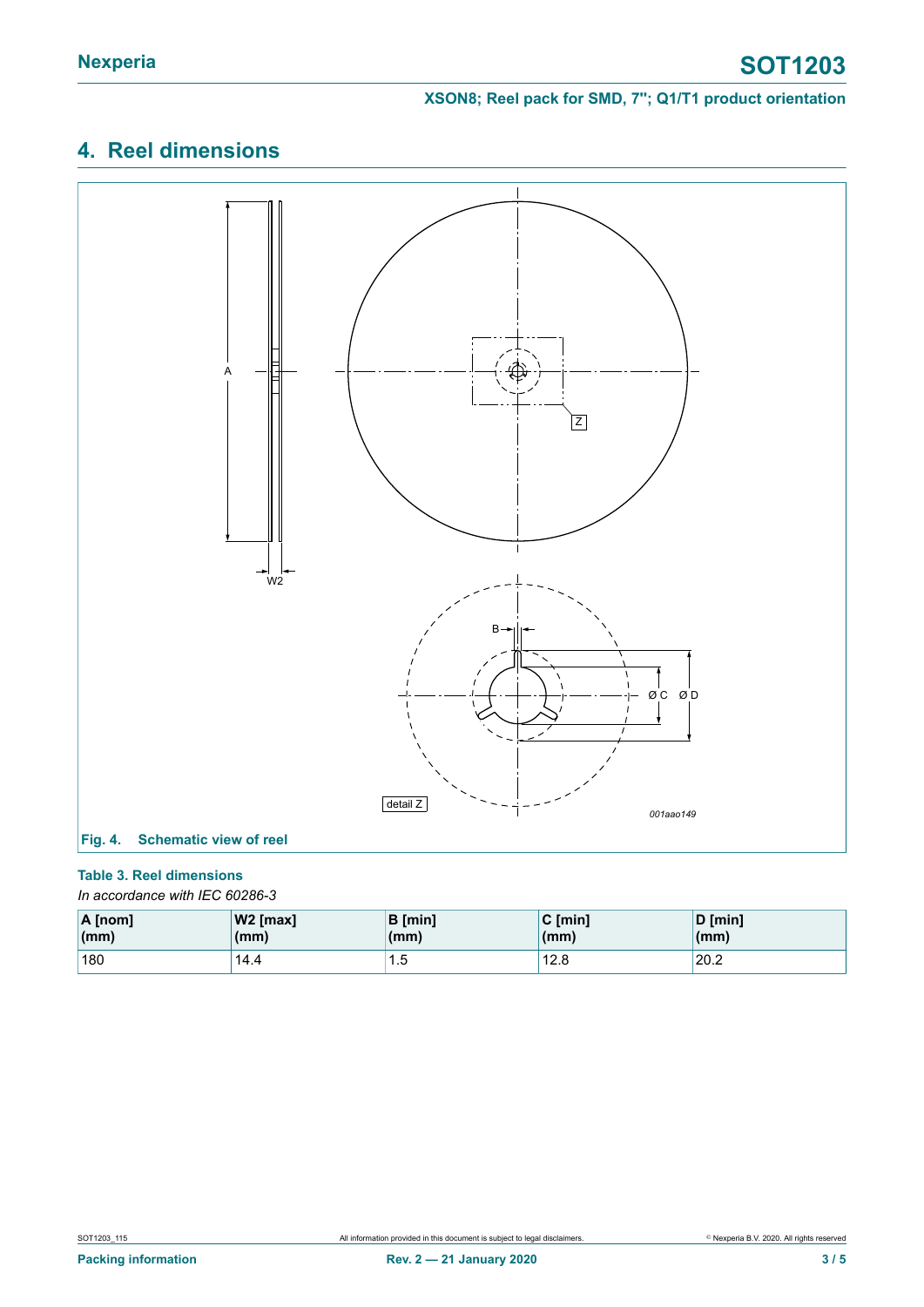### **XSON8; Reel pack for SMD, 7''; Q1/T1 product orientation**

## <span id="page-3-0"></span>**5. Barcode label**



#### **Fig. 5. Example of typical box information barcode label**



#### **Table 4. Barcode label dimensions**

| <b>Box barcode label</b>     | Reel barcode label       |
|------------------------------|--------------------------|
| $\vert x \, w \, (mm) \vert$ | $\vert x \rangle$ w (mm) |
| $100 \times 75$              | $136 \times 75$          |

## **6. Revision history**

| <b>Table 5. Revision history</b> |          |                                                                                                                                                                                                                                                                                                                                                                                                                                                       |                   |  |  |
|----------------------------------|----------|-------------------------------------------------------------------------------------------------------------------------------------------------------------------------------------------------------------------------------------------------------------------------------------------------------------------------------------------------------------------------------------------------------------------------------------------------------|-------------------|--|--|
| Document ID                      |          | Release date Modifications                                                                                                                                                                                                                                                                                                                                                                                                                            | <b>Supersedes</b> |  |  |
| SOT1203 115 v.2                  | 20200120 | The format of this packing information document has been<br>٠<br>redesigned to comply with the identity guidelines of Nexperia.<br>Fig. 1: Updated packing method drawing.<br>Table 1: Outer box dimensions updated.<br>Table 2: Tolerances added to carrier tape dimensions.<br>Table 3: Updated reel dimensions.<br>Section 5: Updated barcode label and dimensions.<br>Legal texts have been adapted to the new company name<br>where appropriate. | SOT1203 115 v.1   |  |  |
| SOT1203 115 v.1                  | 20110728 | ۰                                                                                                                                                                                                                                                                                                                                                                                                                                                     |                   |  |  |